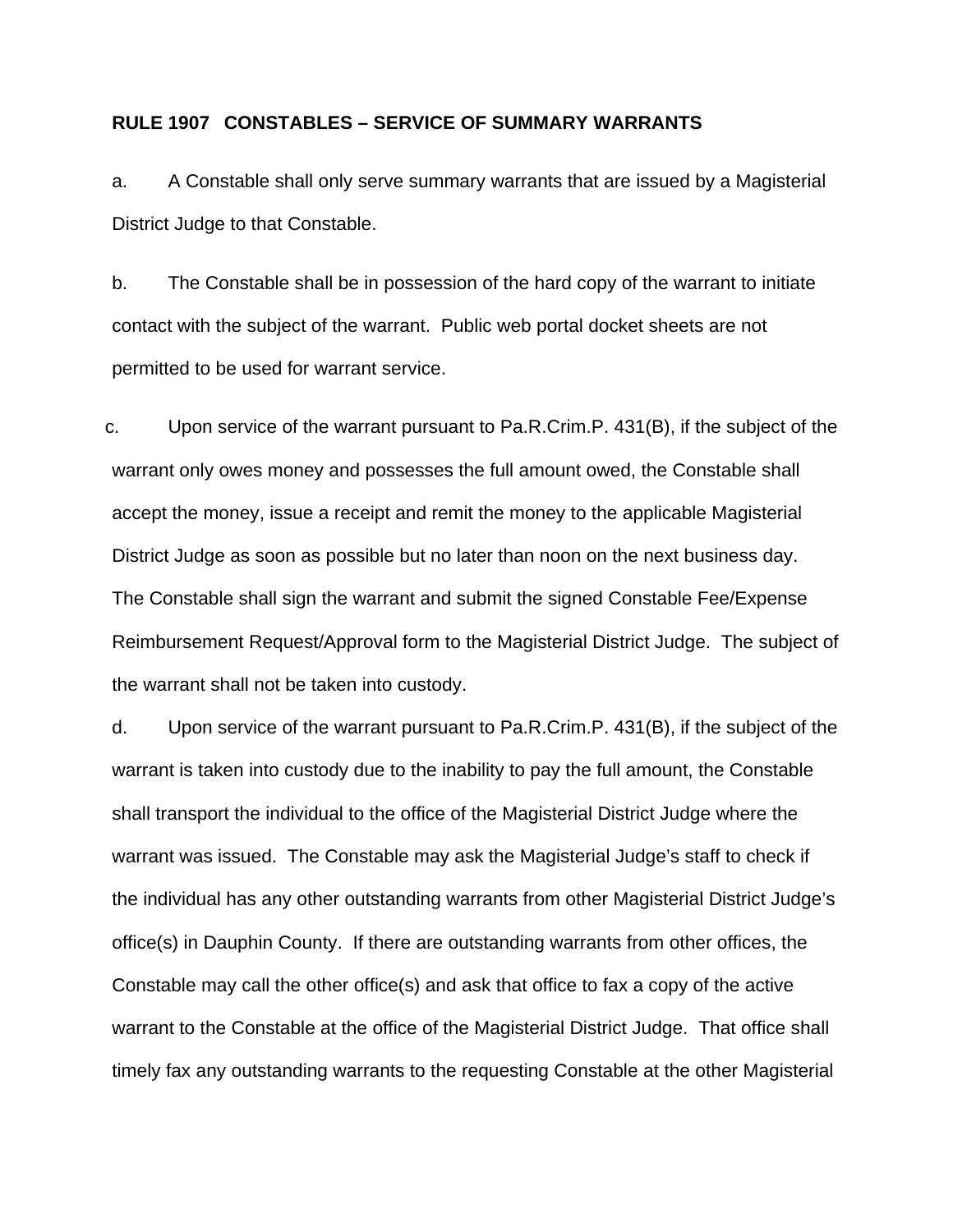District Judge's Office. Additional warrants may, at the discretion of the Magisterial District Judge, be addressed at the same time as the warrant that brought the individual to the Magisterial District Judge's office. If these other warrants are addressed, the Constable shall go to the Magisterial District Judge's office(s) which holds the original of the faxed warrant(s) to sign the original warrant and the Constable Fee/Expense Reimbursement Request/Approval form(s). If the original of the faxed warrant(s) is not signed and the Constable Fee/Expense Reimbursement Request/Approval form(s) that are submitted are not properly signed, the Constable will not receive payment. If the Magisterial District Judge chooses not to address these additional warrants, the Constable shall transport the subject to the appropriate Magisterial District Judge's office for processing.

e. Upon receipt of the signed warrant and signed Constable Fee/Expense Reimbursement Request/Approval form, the Magisterial District Judge shall add the constable fees to the MDJS system and mark the warrant as served.

f. Constables shall make every attempt to serve warrants during non-Night Court hours. Absent extraordinary circumstances, Constables are discouraged from transporting an individual to the Dauphin County Booking Center since it is not the primary function of Night Court to process outstanding summary warrants. Extraordinary circumstances shall include, inter alia, circumstances where the Constable is unable to effectuate service of the summary warrant during normal business hours. The Constable must articulate reason(s) why the arrest cannot wait until morning or could not be accomplished during non-Night Court hours.